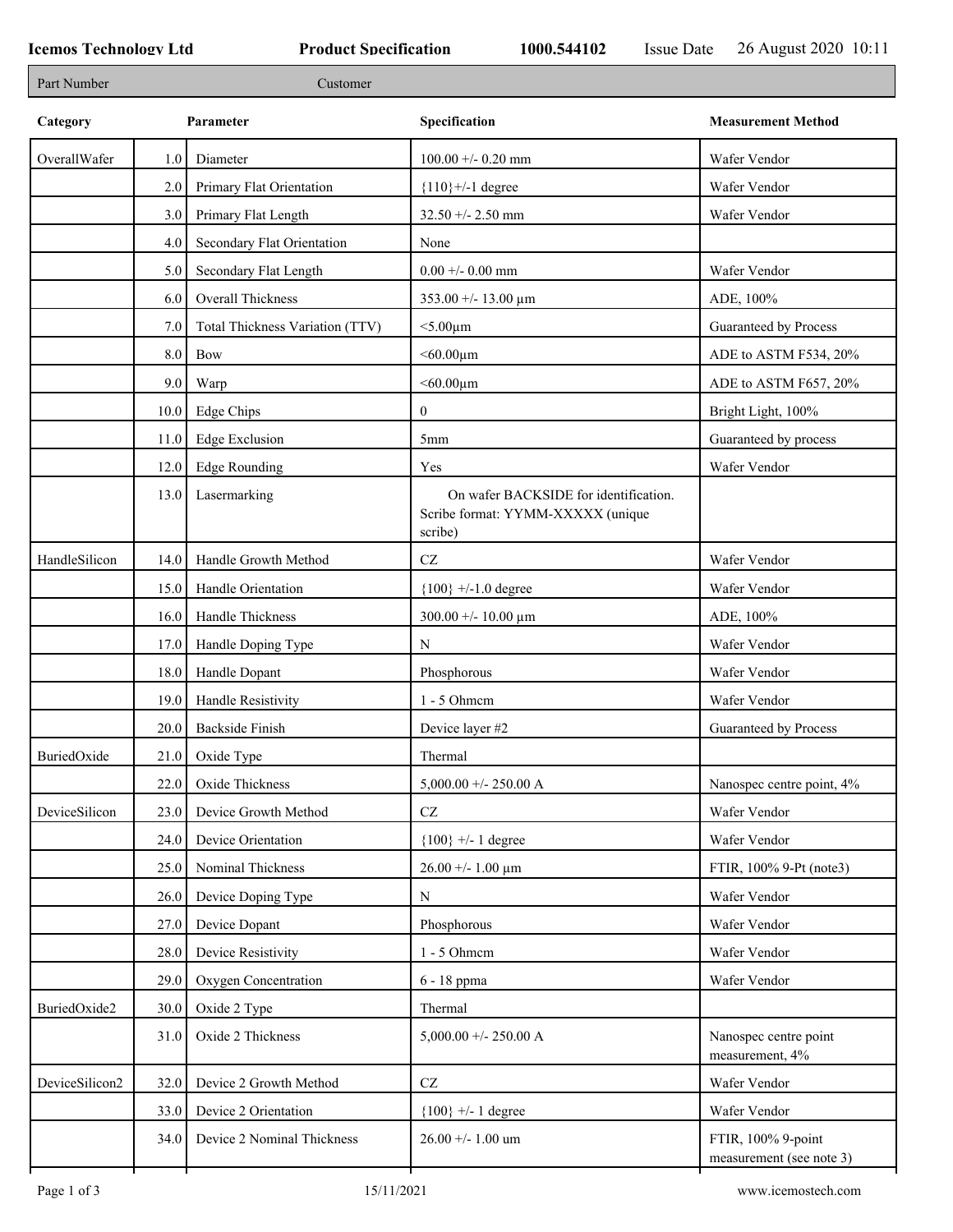| <b>Icemos Technology Ltd</b> |          |                        | <b>Product Specification</b> |  | <b>Issue Date</b> | 26 August 2020 10:11        |
|------------------------------|----------|------------------------|------------------------------|--|-------------------|-----------------------------|
| Part Number                  | Customer |                        |                              |  |                   |                             |
| Category                     |          | Parameter              | Specification                |  |                   | <b>Measurement Method</b>   |
| DeviceSilicon2               | 35.0     | Device 2 DopingType    | N                            |  |                   | Wafer Vendor                |
|                              | 36.0     | Device 2 Dopant        | Phosphorous                  |  |                   | Wafer Vendor                |
|                              | 37.0     | Device 2 Resistivity   | $1 - 5$ Ohmem                |  |                   | Wafer Vendor                |
|                              | 38.0     | Oxygen Concentration 2 | 6 - 18 ppma                  |  |                   | Wafer Vendor                |
| DeviceSilicon                | 39.0     | Voids                  | none                         |  |                   | Bright Light, 100% (note 2) |
|                              | 40.0     | Scratches              |                              |  |                   | Bright Light, 100% (note 2) |
|                              |          | $41.0$ Haze            | none                         |  |                   | Bright Light, 100% (note 2) |